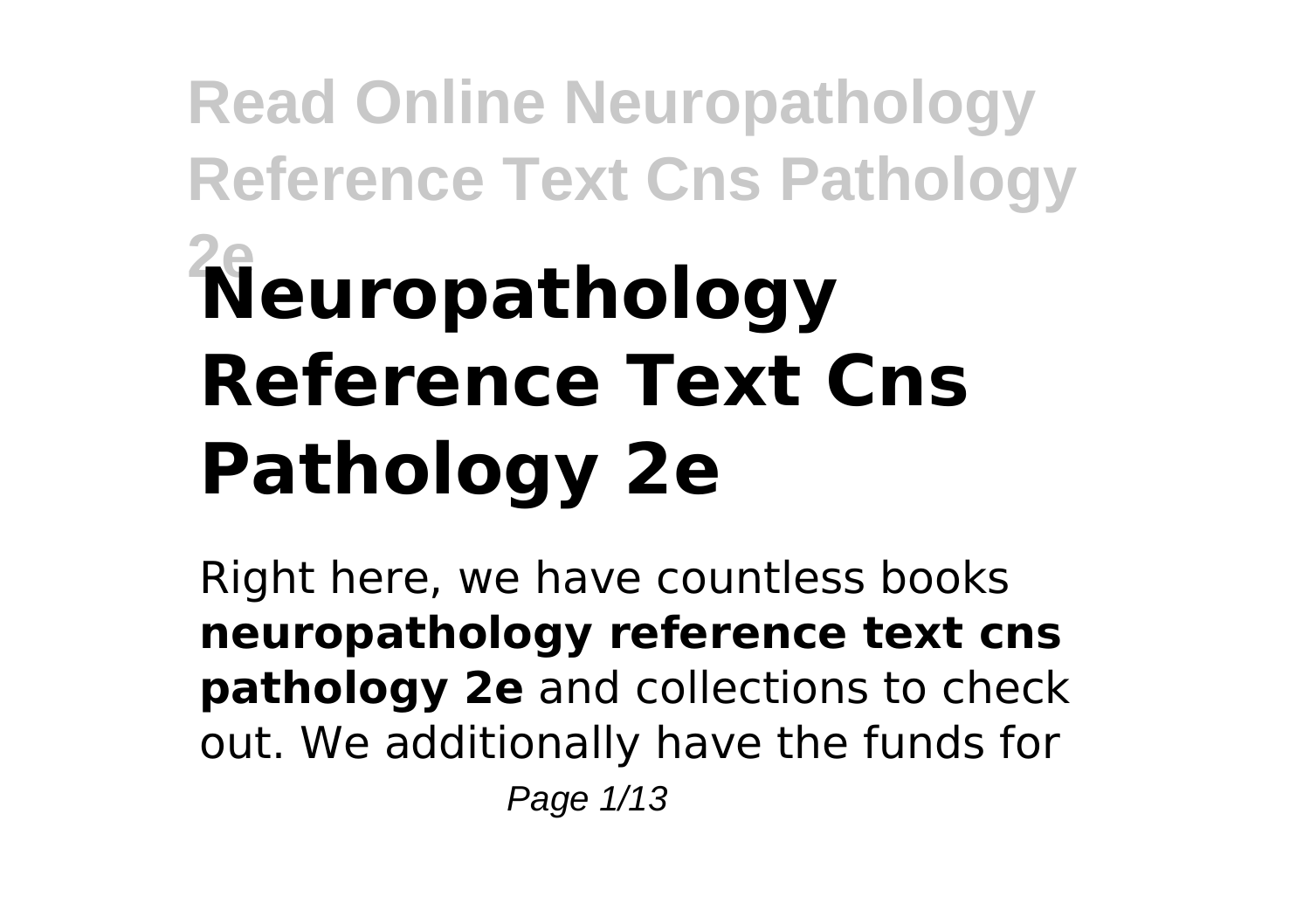**Read Online Neuropathology Reference Text Cns Pathology 2e**variant types and then type of the books to browse. The okay book, fiction, history, novel, scientific research, as competently as various further sorts of books are readily easy to get to here.

As this neuropathology reference text cns pathology 2e, it ends occurring creature one of the favored books

Page 2/13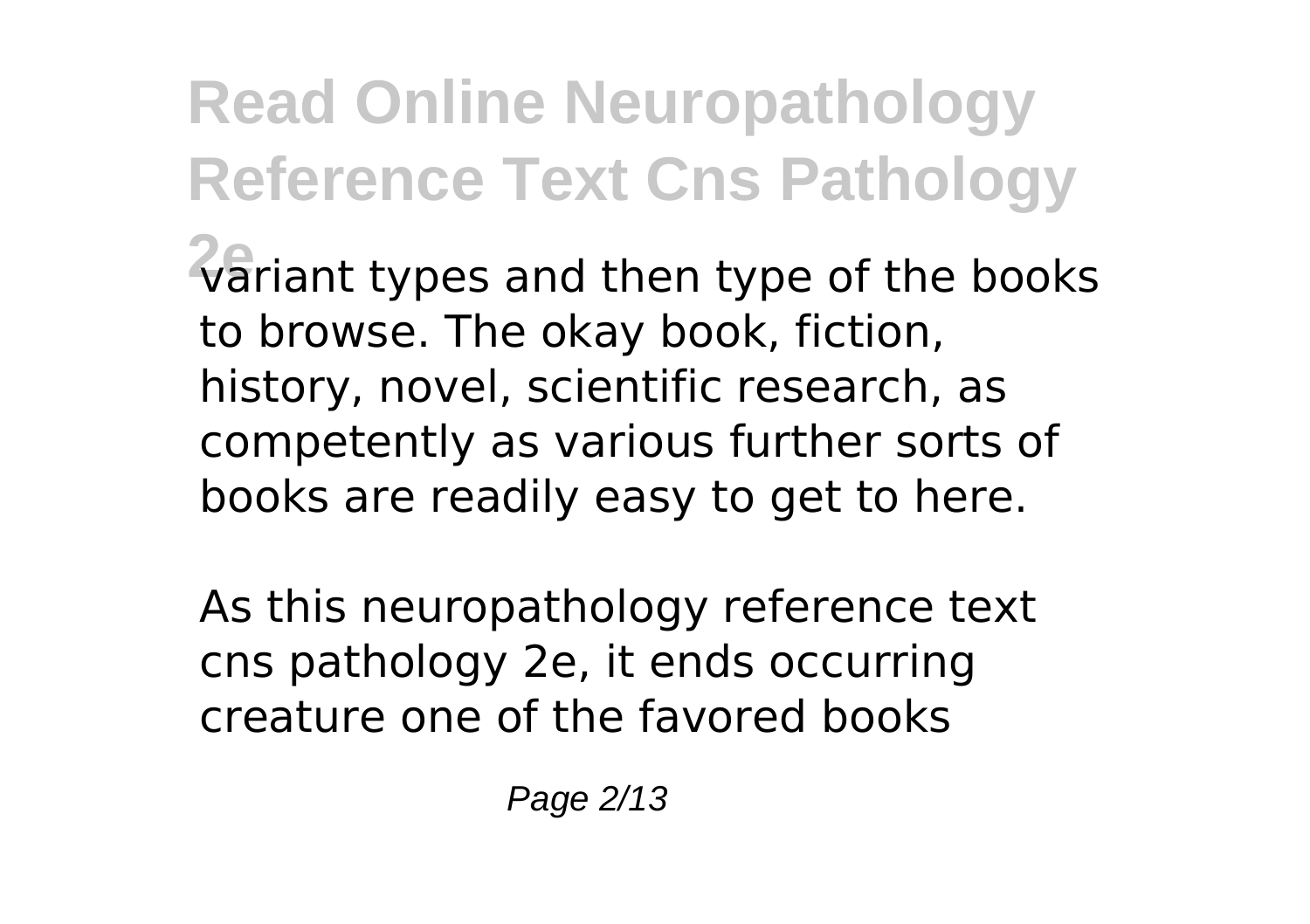**Read Online Neuropathology Reference Text Cns Pathology** *A*europathology reference text cns pathology 2e collections that we have. This is why you remain in the best website to see the incredible ebook to have.

As the name suggests, Open Library features a library with books from the Internet Archive and lists them in the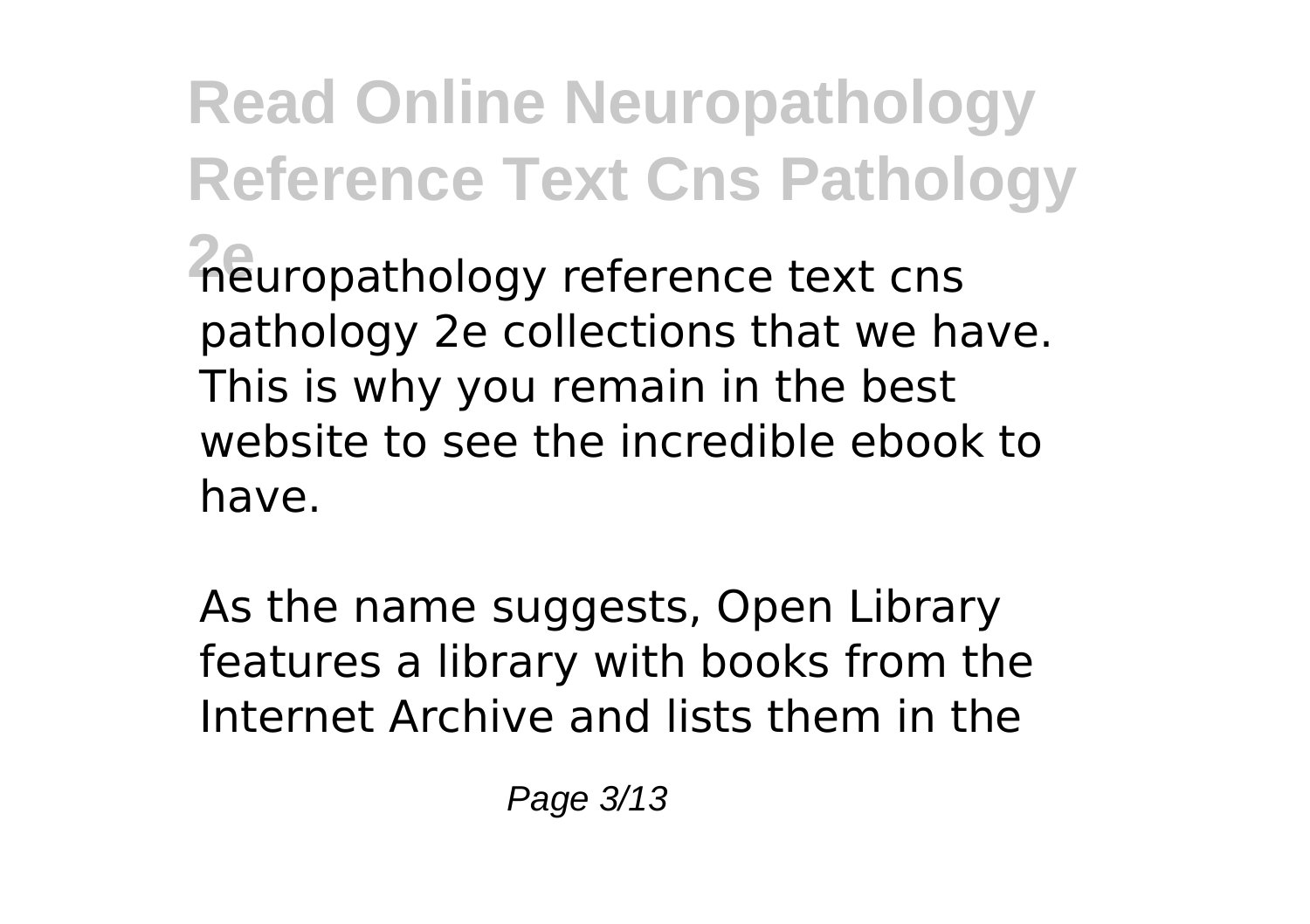### **Read Online Neuropathology Reference Text Cns Pathology 2e**open library. Being an open source project the library catalog is editable helping to create a web page for any book published till date. From here you can download books for free and even contribute or correct. The website gives you access to over 1 million free e-Books and the ability to search using subject, title and author.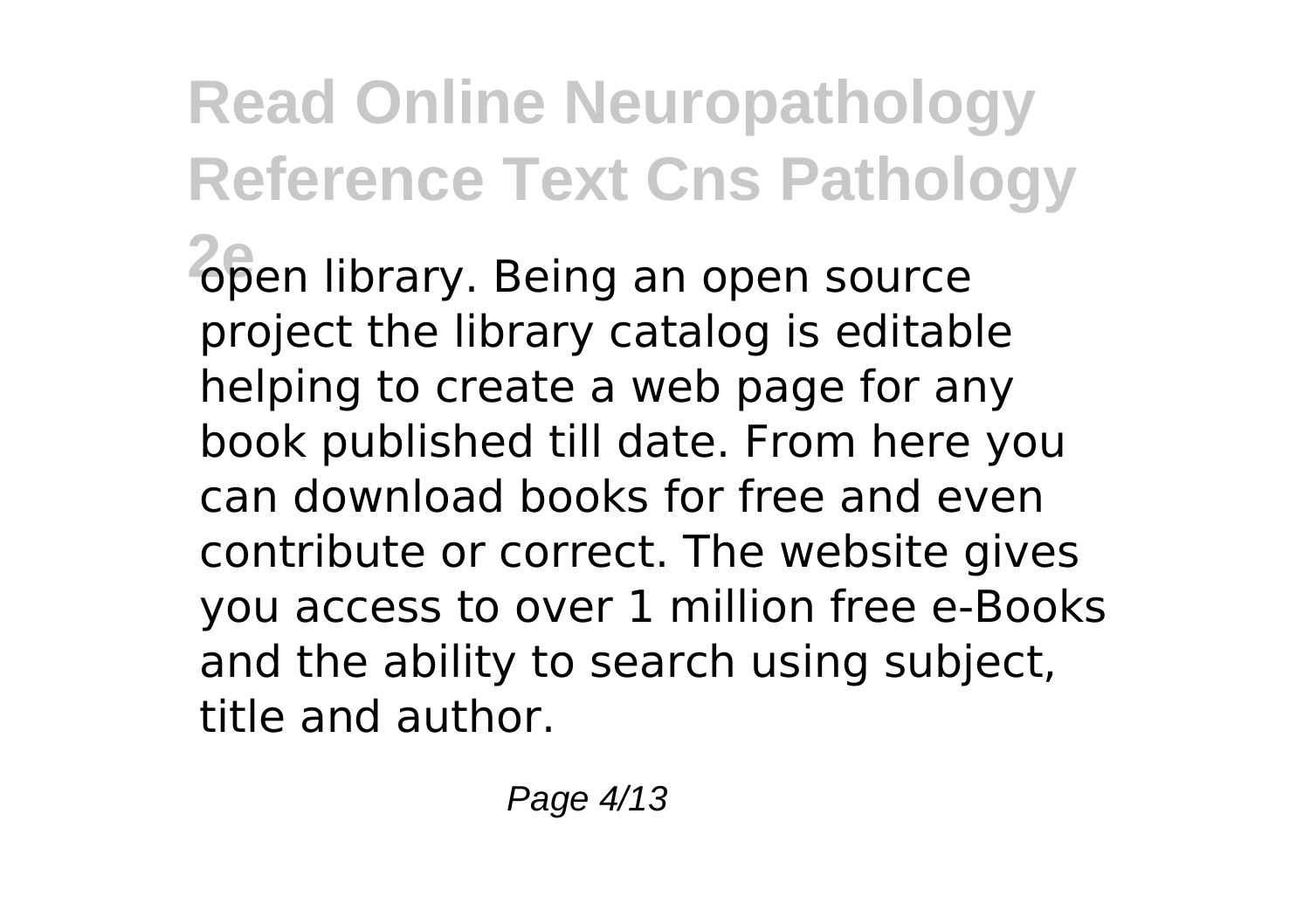**Read Online Neuropathology Reference Text Cns Pathology 2e**

### **Neuropathology Reference Text Cns Pathology**

PathologyOutlines.com, free, updated outline surgical pathology clinical pathology pathologist jobs, conferences, fellowships, books

### **Pathology Outlines -**

Page 5/13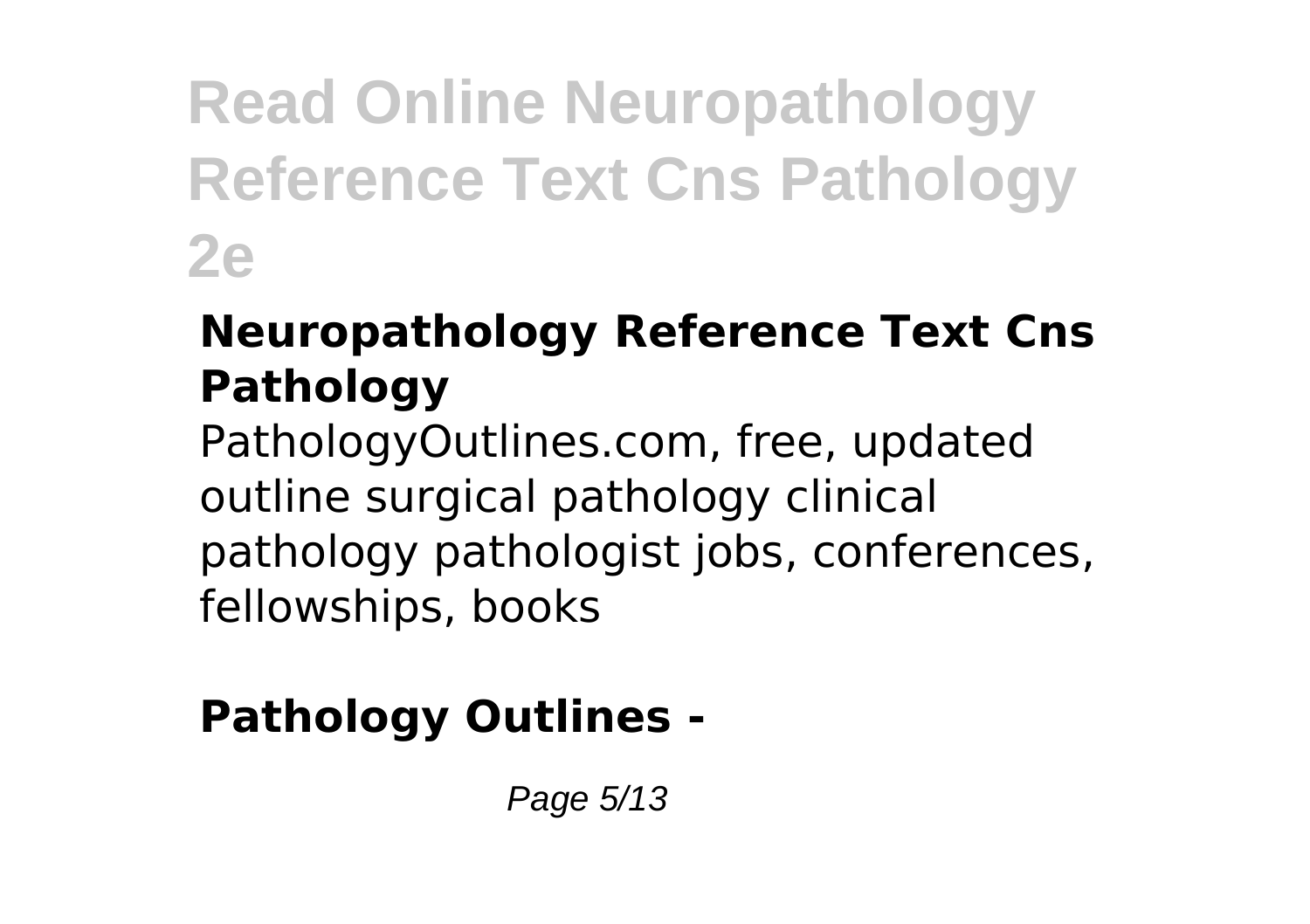# **Read Online Neuropathology Reference Text Cns Pathology**

## **2ePathologyOutlines.com**

Majority of atypical meningiomas have loss of NF2 combined with either genome instability (large scale chromosomal alterations) or loss of SMARCB1 (Nat Commun 2018;9:16215) ; Recurrent losses of chromosome 1p, 6q, 14q,18q and gain of 1q are indicators of poor prognosis (Acta Neuropathol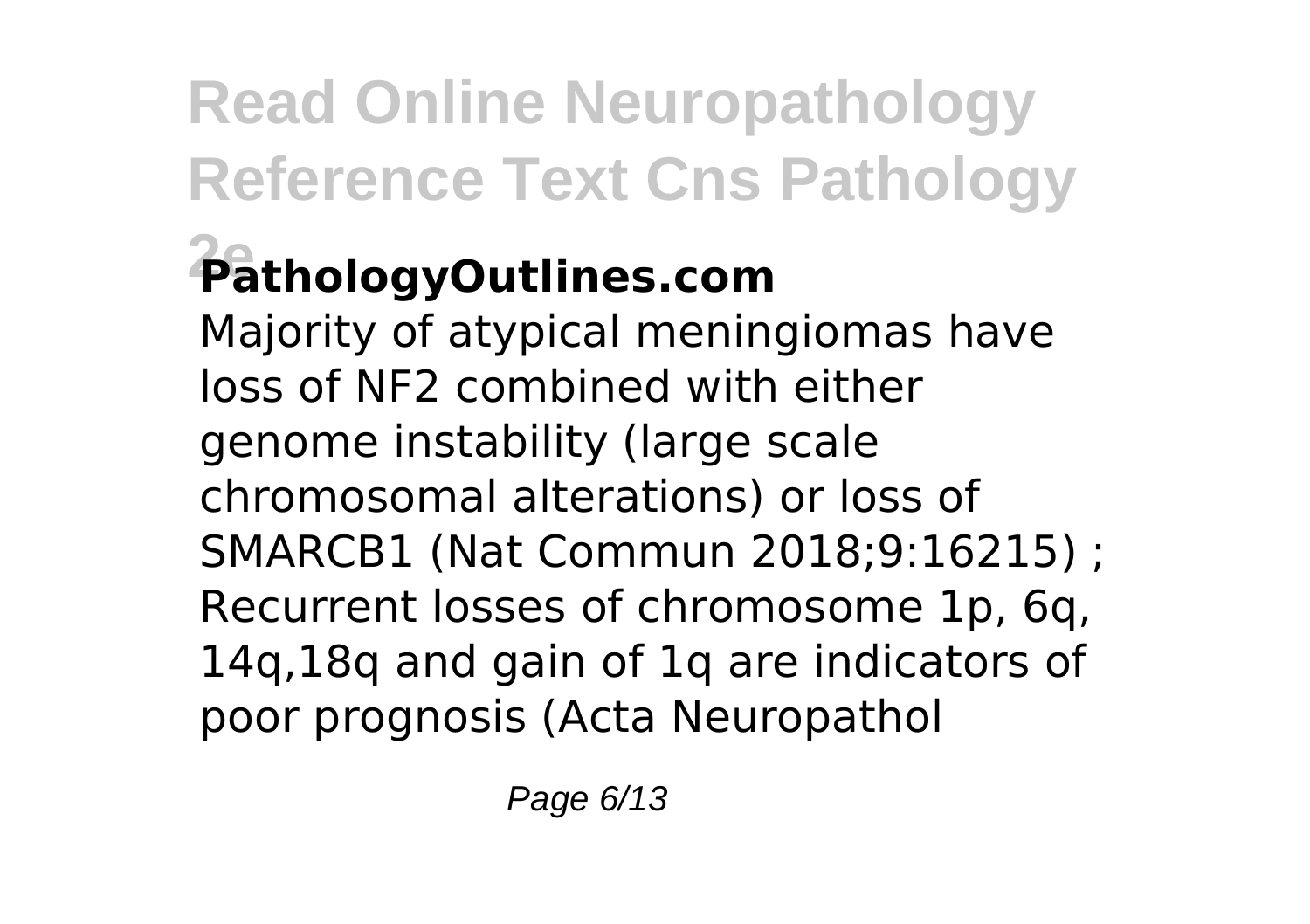**Read Online Neuropathology Reference Text Cns Pathology 2e**2017;133:431) Non-NF2 meningiomas are enriched in mutations in TRAF2, KLF4, AKT1 and SMO, most of which are ...

### **Pathology Outlines - Atypical meningioma** Indian Journal of Pathology and Microbiology, microbiology, pathology,

Page 7/13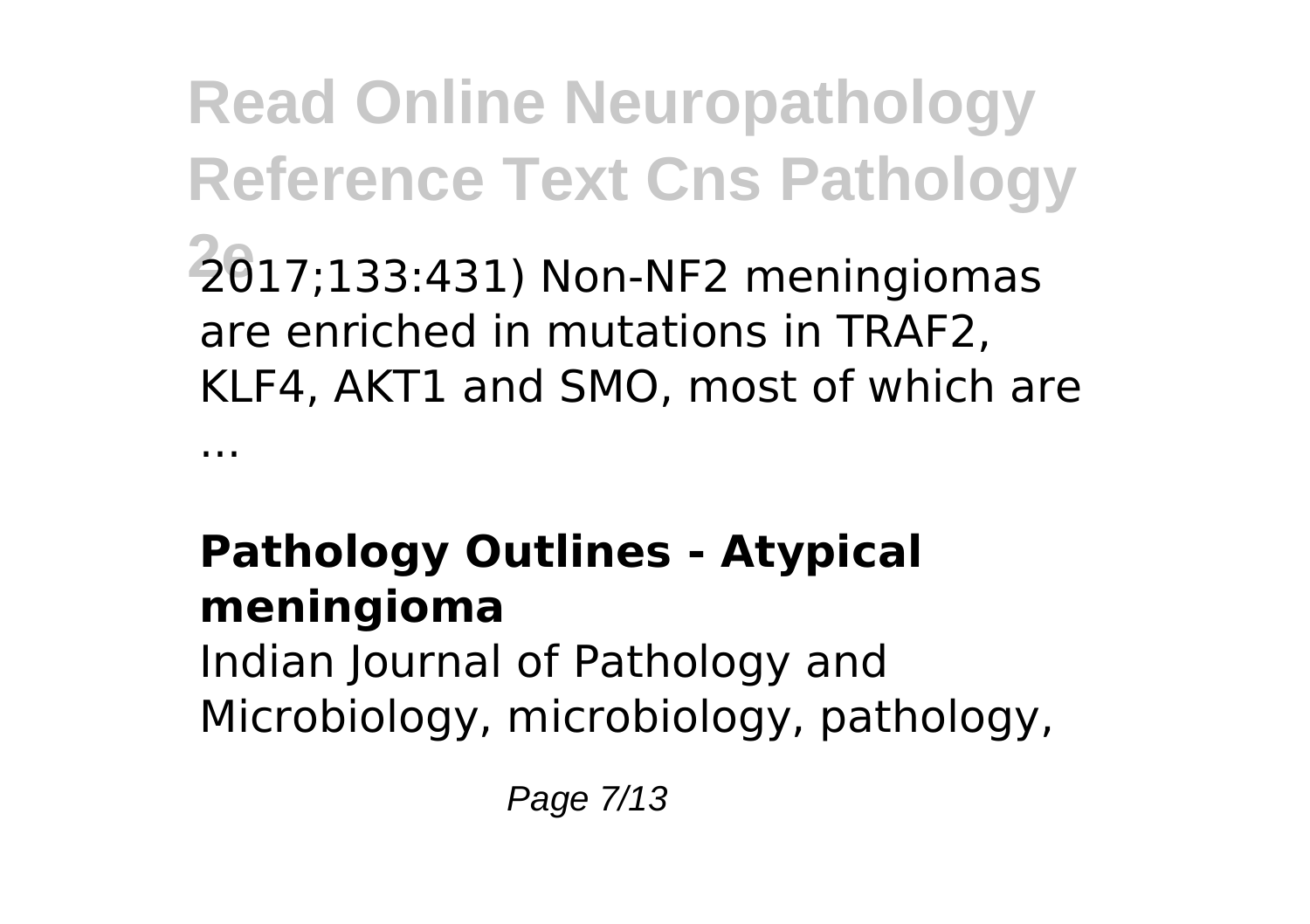**Read Online Neuropathology Reference Text Cns Pathology 2e**online, journal, Impact Factor, oncology, pathogenesis, cytology, histopathology, hemato-oncology, molecular diagnostics, medical education ... , This new special issue on Neuropathology is at your desktop and doorstep. The purpose of taking this mammoth task was to give the ...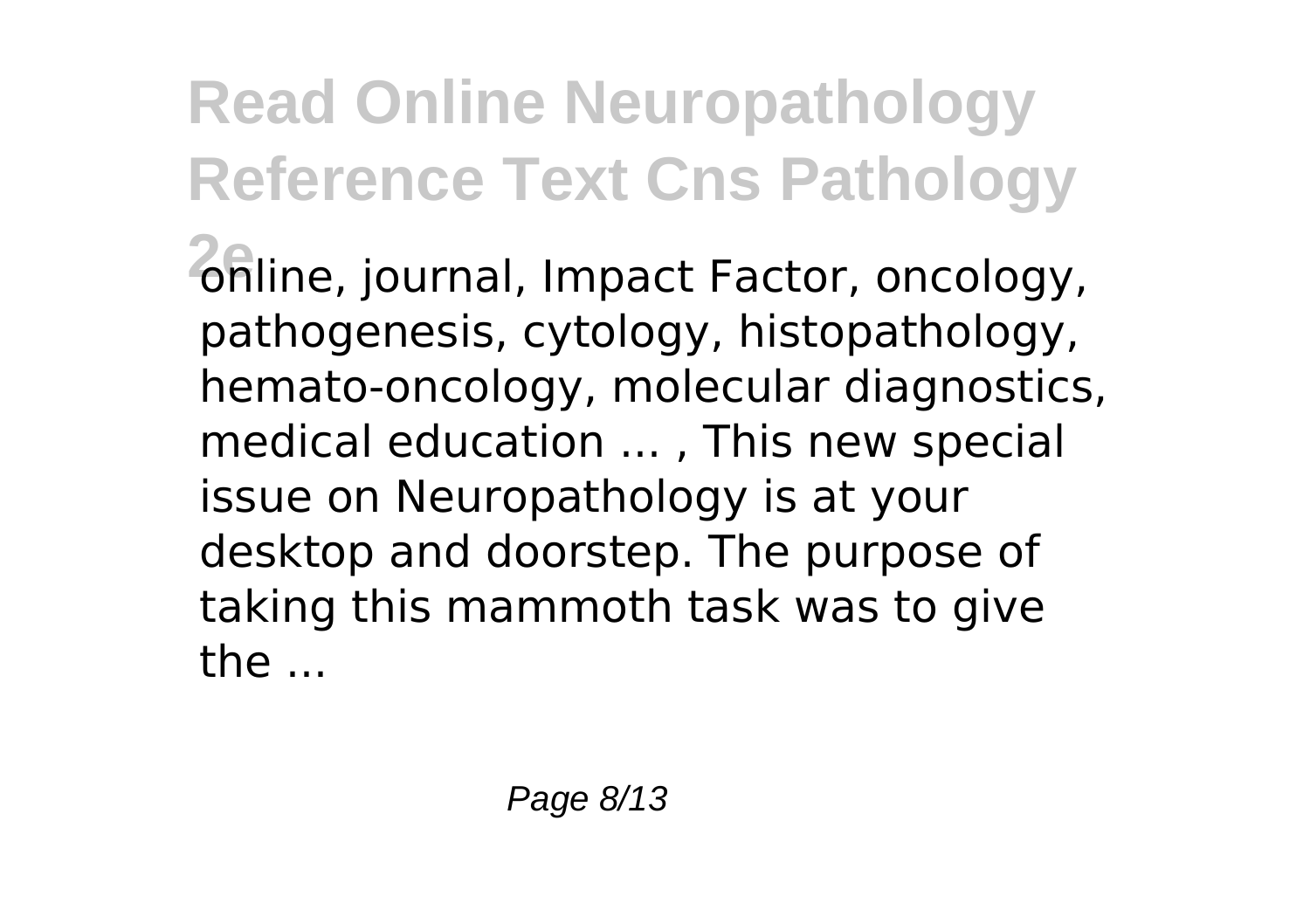### **Read Online Neuropathology Reference Text Cns Pathology 2eIndian Journal of Pathology and Microbiology (IJPM): Free full text ...** Ependymomas represent a relatively broad group of glial tumors most often arising from the lining of the ventricles of the brain or the central canal of the spinal cord. They account for  $\sim$  5% of all neuroepithelial neoplasms, ~10% of all pediatric brain tumors and up to 33% of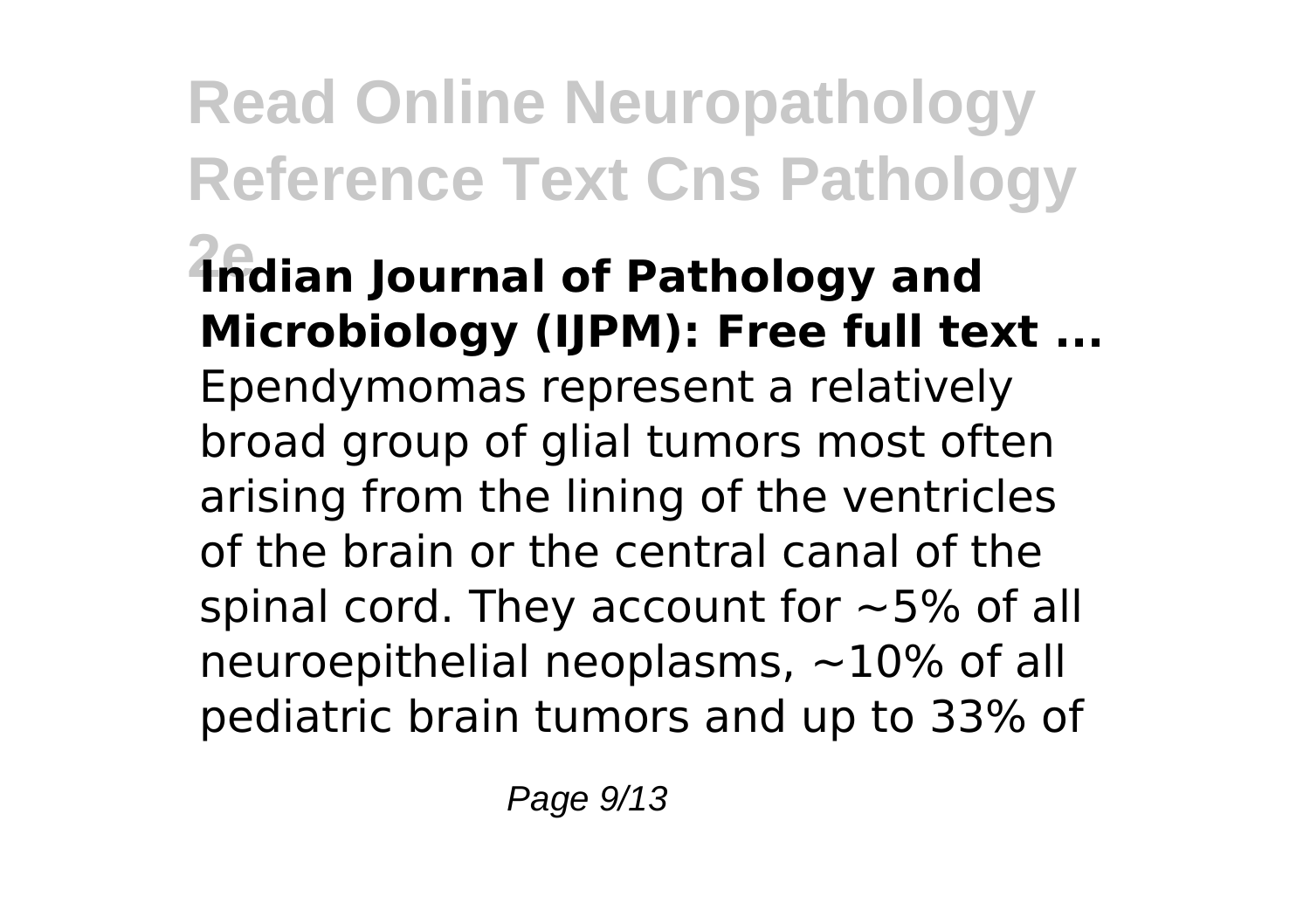**Read Online Neuropathology Reference Text Cns Pathology 2e**brain tumors occurring in those less than 3 years of age.

### **Ependymoma | Radiology Reference Article | Radiopaedia.org**

Tauopathy belongs to a class of neurodegenerative diseases involving the aggregation of tau protein into neurofibrillary or gliofibrillary tangles

Page 10/13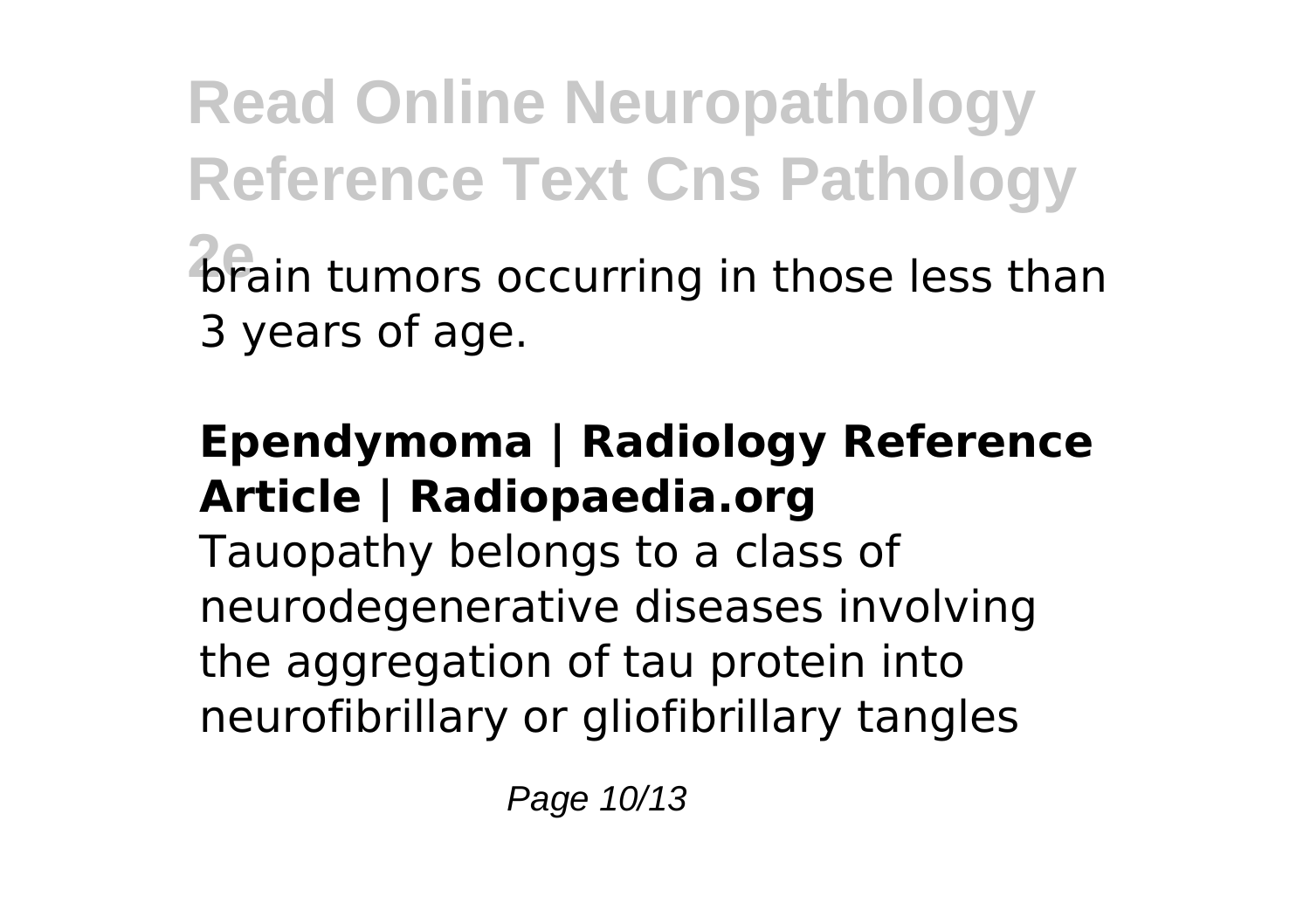**Read Online Neuropathology Reference Text Cns Pathology 2e**(Neurofibrillary tangle) in the human brain.Tangles are formed by hyperphosphorylation of the microtubule protein known as tau, causing the protein to dissociate from microtubules and form insoluble aggregates.

### **Tauopathy - Wikipedia** Between Feb 19, 2010, and Aug 27,

Page 11/13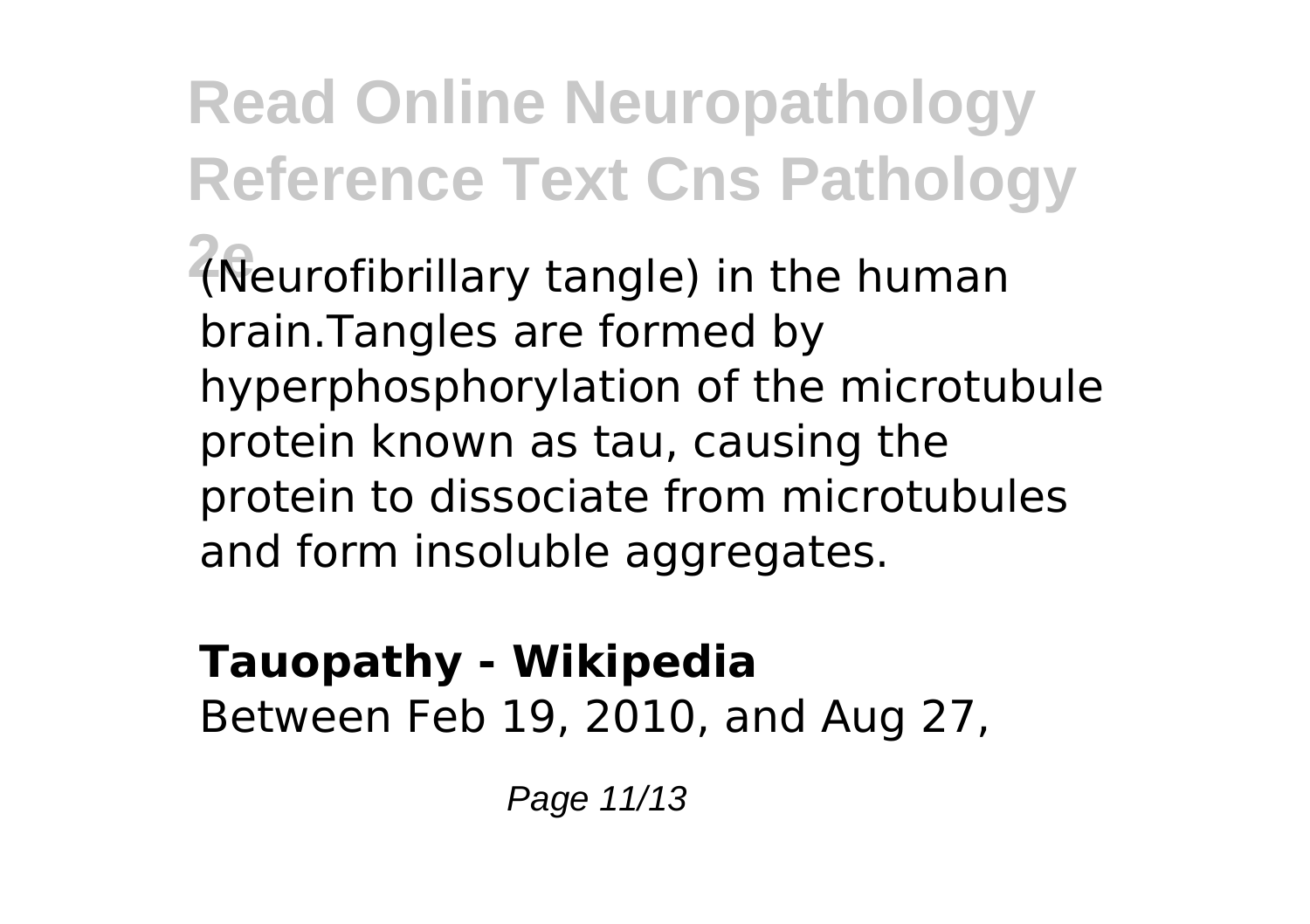**Read Online Neuropathology Reference Text Cns Pathology 2e**2014, 227 eligible patients were recruited. 219 of these 227 enrolled patients were assessable. At median follow-up of 30 months (IQR 22–38), patients treated with rituximab and thiotepa had a complete remission rate of 49% (95% CI 38–60), compared with 23% (14–31) of those treated with methotrexate–cytarabine alone (hazard